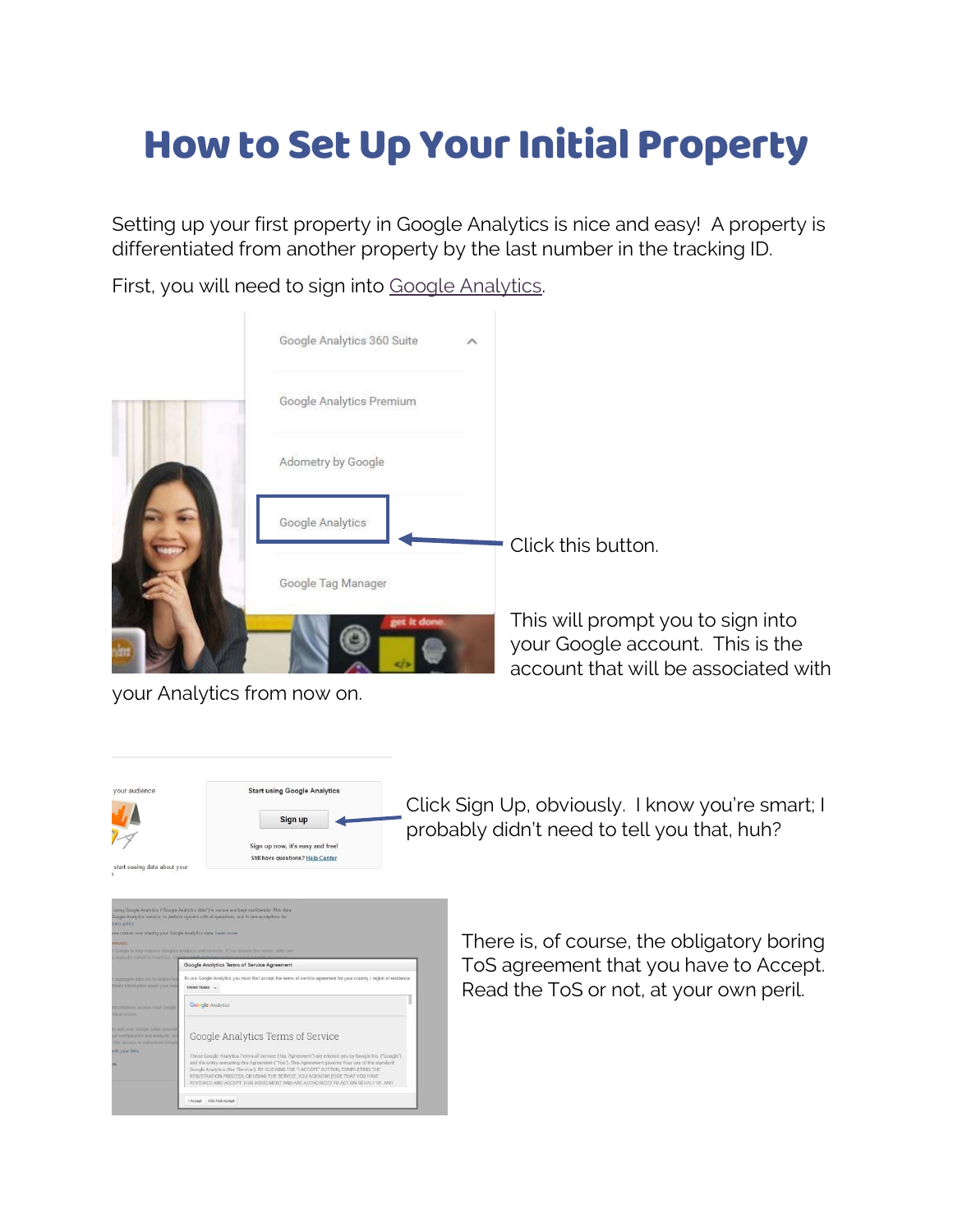| <b>New Account</b><br>What would you like to track?                                                                                                          | Fill out all of this<br>loveliness. Yes,<br>you know how |
|--------------------------------------------------------------------------------------------------------------------------------------------------------------|----------------------------------------------------------|
| Mobile app<br>Website                                                                                                                                        | much fun it's going<br>to be! It only takes              |
| <b>Tracking Method</b>                                                                                                                                       | about a minute                                           |
| This property works using Universal Analytics. Click Get Tracking ID and implement the Universal Analytics tracking code<br>snippet to complete your set up. | (probably less), so<br>just go ahead and                 |
| Setting up your account                                                                                                                                      | get it over with.                                        |
| <b>Account Name</b> required<br>Accounts are the top-most level of organization and contain one or more tracking IDs.                                        |                                                          |
| My New Account Name                                                                                                                                          |                                                          |
| Setting up your property                                                                                                                                     | At the bottom of                                         |
| Website Name required                                                                                                                                        | the New Account                                          |
| My New Website                                                                                                                                               | page is a bunch of                                       |
| <b>Website URL</b> required                                                                                                                                  | check boxes. You                                         |
| http:// $\sim$<br>Example: http://www.mywebsite.com                                                                                                          | can leave them all                                       |
| Industry Category ?                                                                                                                                          | checked, unless                                          |
| Select One -                                                                                                                                                 | you don't want to                                        |
|                                                                                                                                                              | send Google any                                          |
| <b>New Account</b>                                                                                                                                           | of your data.                                            |
| What would you like to track?                                                                                                                                | They've never                                            |
| Website<br>Mobile app                                                                                                                                        | bothered me                                              |
|                                                                                                                                                              | about any of it, so                                      |
| <b>Tracking Method</b>                                                                                                                                       | I just leave it                                          |
| This property works using Universal Analytics. Click Get Tracking ID and implement the Universal Analytics tracking code<br>snippet to complete your set up. | checked.                                                 |
| Setting up your account                                                                                                                                      |                                                          |
| <b>Account Name</b> required<br>Accounts are the top-most level of organization and contain one or more tracking IDs.                                        |                                                          |
| Test                                                                                                                                                         |                                                          |
| Setting up your property                                                                                                                                     |                                                          |
| Website Name required                                                                                                                                        |                                                          |
| <b>Testing TSRP</b>                                                                                                                                          |                                                          |
| <b>Website URL</b> required                                                                                                                                  | This is what it                                          |
| http:// $\sim$<br>testing.thespareroomproject.com                                                                                                            | looks like filled                                        |
| Industry Category (?)                                                                                                                                        | out with the info I                                      |
| <b>Hobbies and Leisure</b>                                                                                                                                   | used for our test                                        |
| <b>Reporting Time Zone</b>                                                                                                                                   | account.                                                 |
| <b>United States</b><br>(GMT-05:00) Eastern Time                                                                                                             |                                                          |